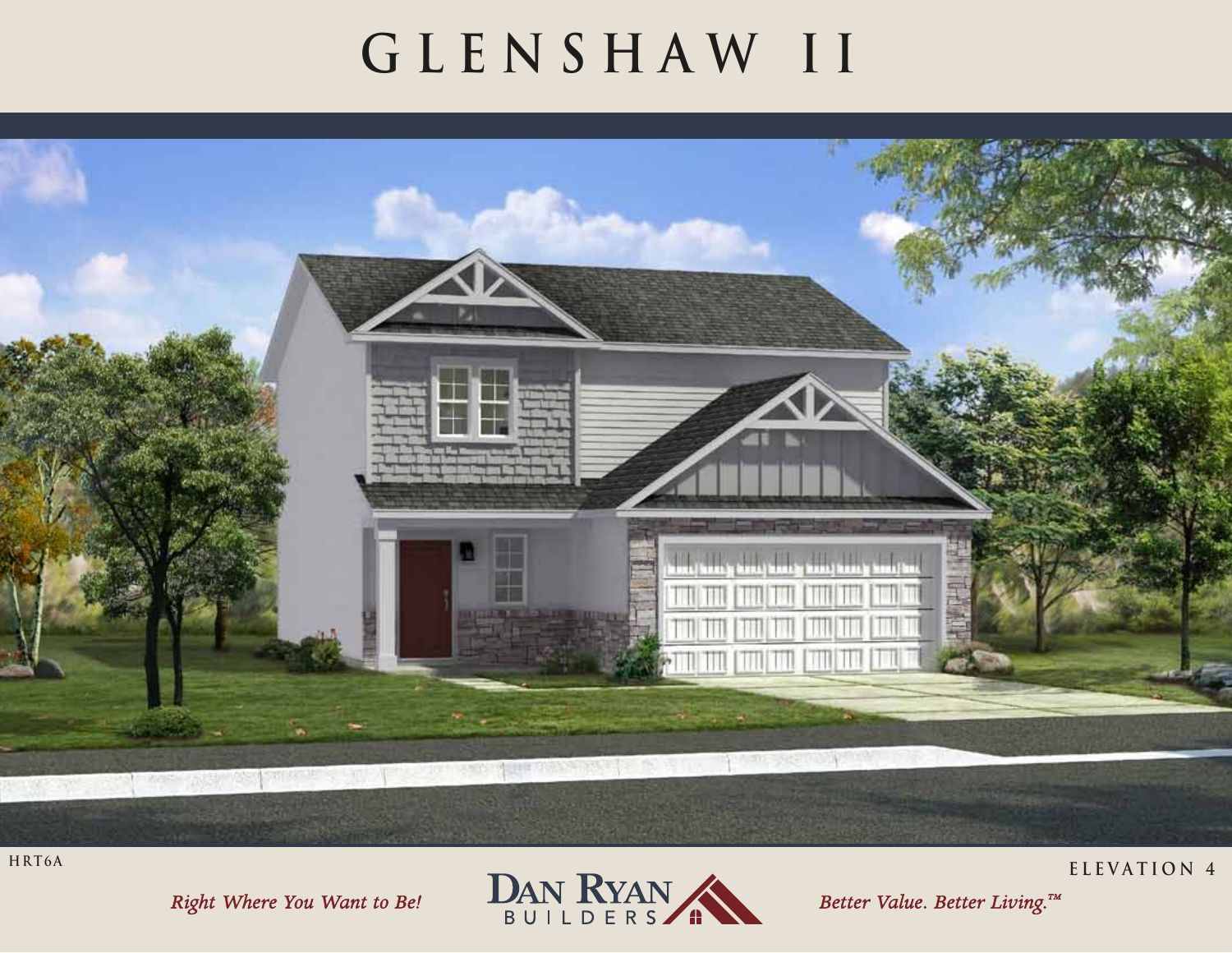



**HRT8C**

ELEVATION 1 **HRT8C ELEVATION 2** 

**HRT15C**









**ELEVATION 3 ELEVATION 5 ELEVATION 6 HRT18A HRT14A HRT4A**

Right Where You Want to Be!



Better Value. Better Living.™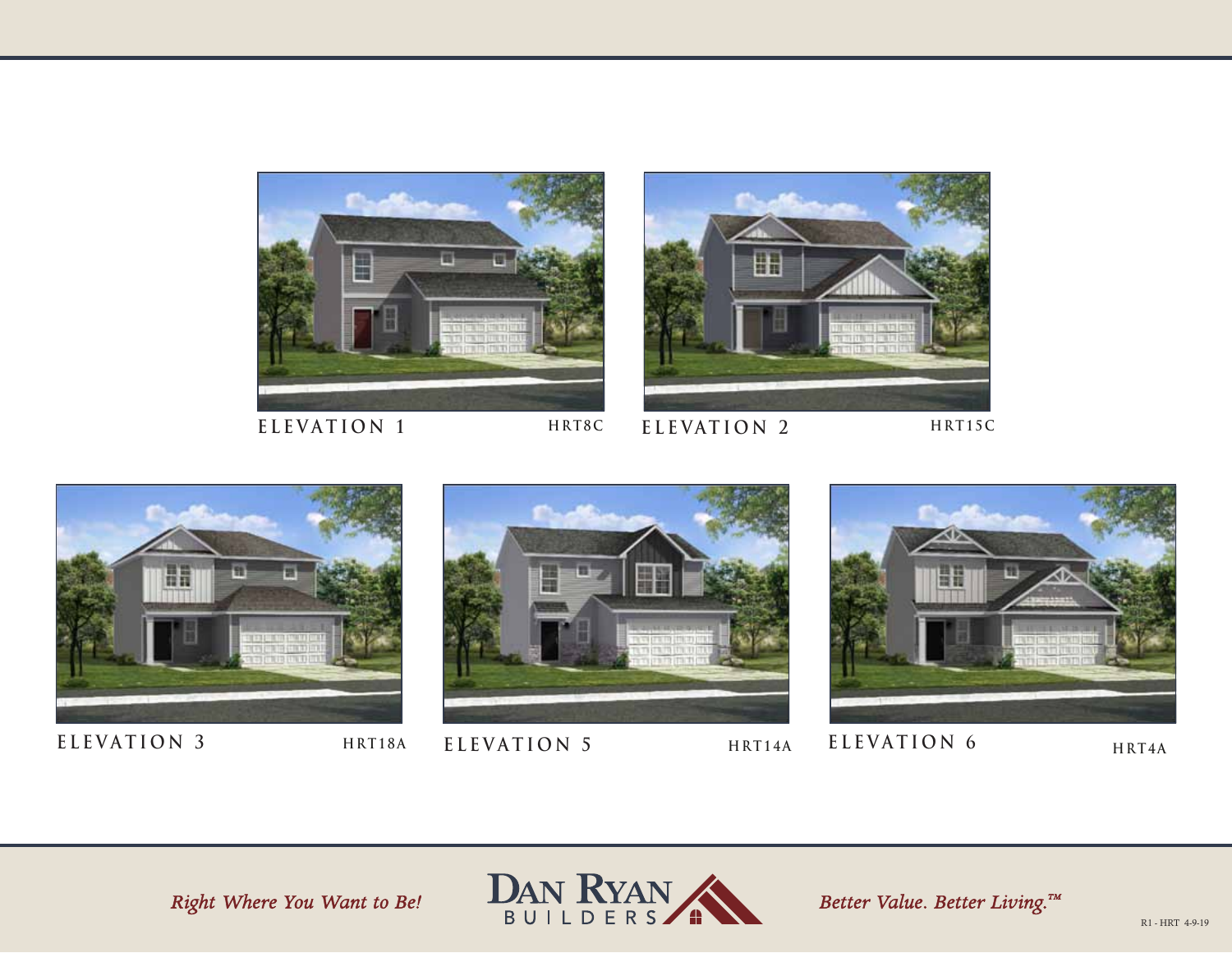### **GLENSHAW II**

Approximate Sq. Ft. 1,562 to 2,113 3 Bedrooms, 2.5-3.5 Baths 2 Car Garage





Opt. Stairs To Basement

### **F I R ST F L O O R**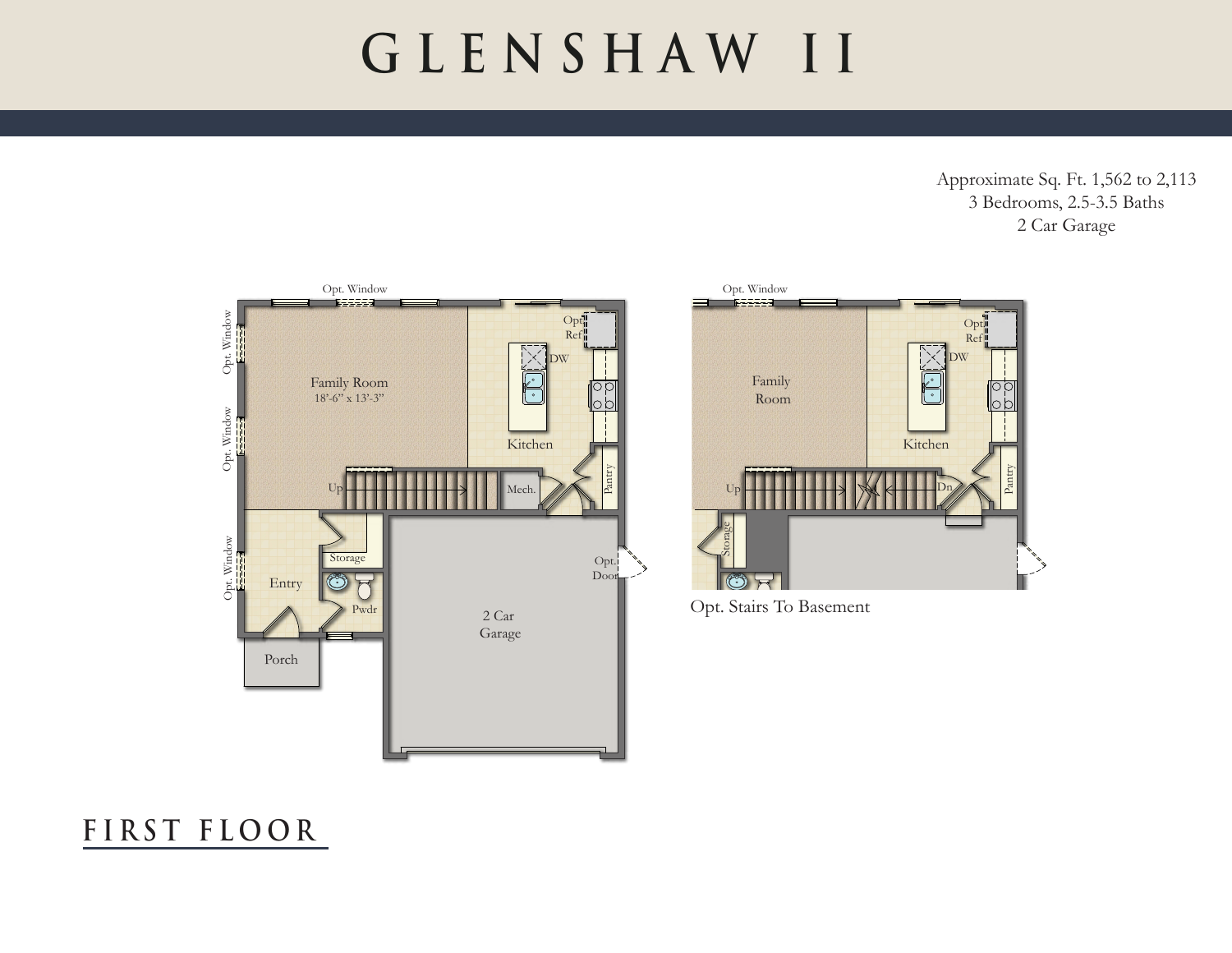

Owner's Bath



### SECOND FLOOR

Subject to change without recourse. Although all illustrations are believed correct at time of publication, renderings and floorplans are artist's conception; room dimensions and square footage are approximate and based up design; area may vary according to construction; landscaping shown is not standard. The right is reserved to make changes, without notice or obligation. Windows, doors and ceilings may vary on the options and elevations se Not all homes can beplaced on all homesites. Optional items are available at additional cost. The brochure is for illustrative purposes only and not part of a legal contract. Please see sales consultant for further details

Right Where You Want to Be!



Better Value. Better Living.™